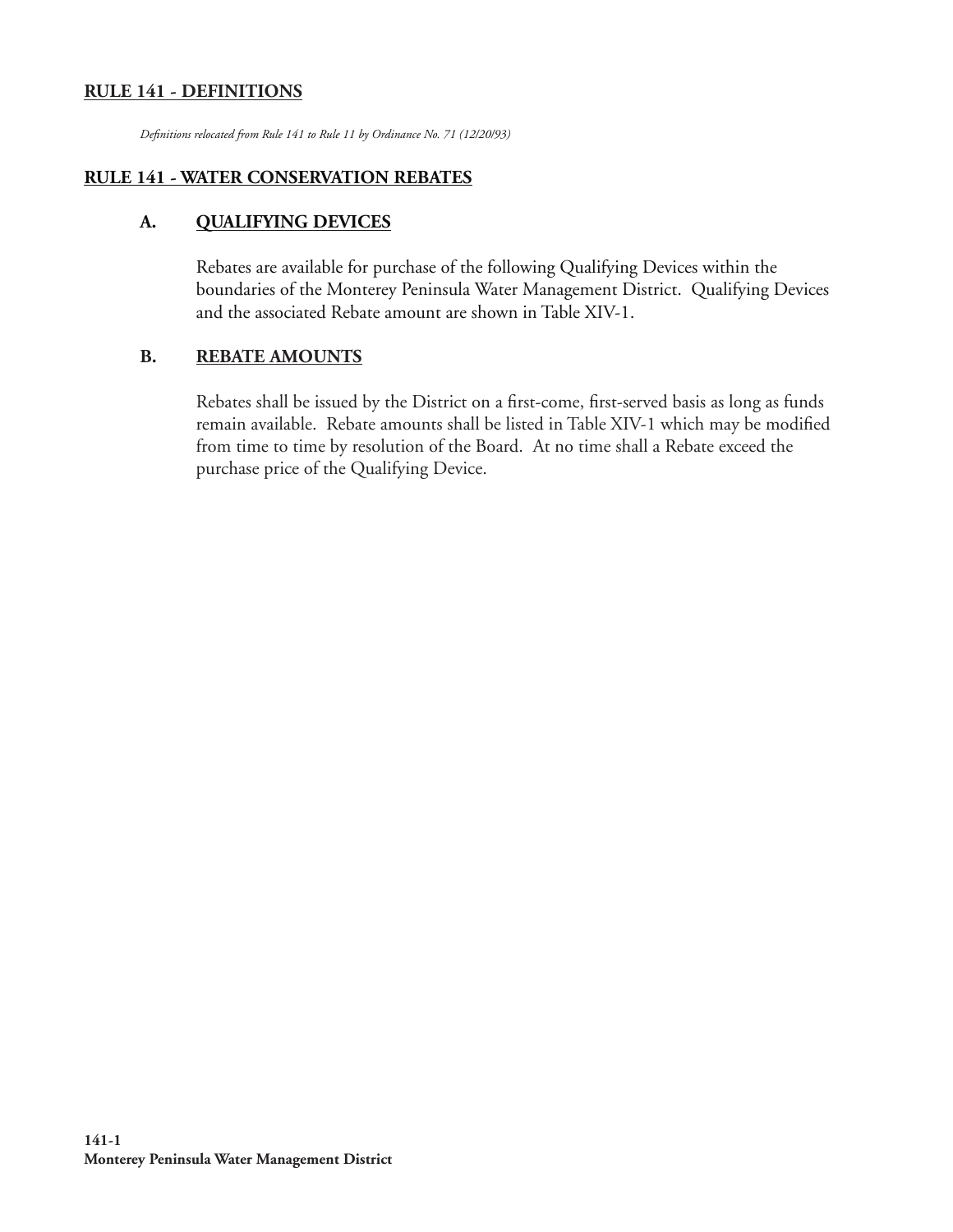### **Table XIV-1 Rebate Amounts Updated December 13, 2021**

| <b>Qualifying Device</b>                                                                                                                                         | <b>Maximum Rebate</b>                                                                                                                                            |
|------------------------------------------------------------------------------------------------------------------------------------------------------------------|------------------------------------------------------------------------------------------------------------------------------------------------------------------|
| High Efficiency Toilet                                                                                                                                           | \$75                                                                                                                                                             |
| Ultra High Efficiency Toilet                                                                                                                                     | \$125                                                                                                                                                            |
| Toilet Flapper                                                                                                                                                   | \$15                                                                                                                                                             |
| Pint Urinal (in a Residential use only)                                                                                                                          | \$250                                                                                                                                                            |
| Zero Water Consumption Urinal                                                                                                                                    | \$250                                                                                                                                                            |
| High Efficiency Dishwasher (Residential)                                                                                                                         | \$125                                                                                                                                                            |
| High Efficiency Clothes Washer (Residential)                                                                                                                     | \$500                                                                                                                                                            |
| Instant-Access Hot Water System (per Qualifying Property)                                                                                                        | \$200                                                                                                                                                            |
| On-demand hot water pump or point of source water heater<br>(maximum of two per Qualifying Property)                                                             | \$100                                                                                                                                                            |
| Smart Flowmeter (one per User on a Site)                                                                                                                         | \$200                                                                                                                                                            |
| Graywater Irrigation System supplied by one Clothes Washer                                                                                                       | \$100                                                                                                                                                            |
| Graywater Irrigation System supplied by one or more Bathrooms that<br>have a Bathtub/Shower connected to a Graywater Irrigation System.<br>Residential limit: 4. | \$100 per Bathroom                                                                                                                                               |
| Non-Residential Graywater system                                                                                                                                 | Case-by-case basis                                                                                                                                               |
| Weather Based or Smart Irrigation Controller                                                                                                                     | \$100 for up to four stations.<br>An additional \$10 shall be<br>available per station up to<br>twenty $(20)$ stations                                           |
| Soil Moisture Sensor(s) on a conventional automatic Irrigation System<br>(gypsum block Soil Moisture Sensors shall not qualify for Rebate)                       | \$25                                                                                                                                                             |
| Cistern water tanks installed on Sites supplied with water from the<br>Monterey Peninsula Water Resource System (per Qualifying Property)                        | \$50 per 100 gallons for the<br>first 500 gallons and \$25 per<br>100 gallons of water storage<br>capacity to a maximum<br>storage capacity of 25,000<br>gallons |
| Lawn removal and replacement with low water use plants or permeable<br>surfaces <sup>1</sup> (Prequalification required - See MPWMD Rule 141-F)                  | \$1.00 per square-foot to a<br>maximum of 2,500 square-<br>feet                                                                                                  |
| Rotating Sprinkler Nozzle (minimum purchase and installation of ten)                                                                                             | \$4 each                                                                                                                                                         |
| Water Broom                                                                                                                                                      | \$150                                                                                                                                                            |
| Commercial High Efficiency Clothes Washer in a Residential or<br>Multi-Family Residential use.                                                                   | \$1,000                                                                                                                                                          |

**\_\_\_\_\_\_\_\_\_\_\_\_\_\_\_** 1 Lawn removal Rebate at a Public facility may exceed the square-footage limitation subject to Board approval.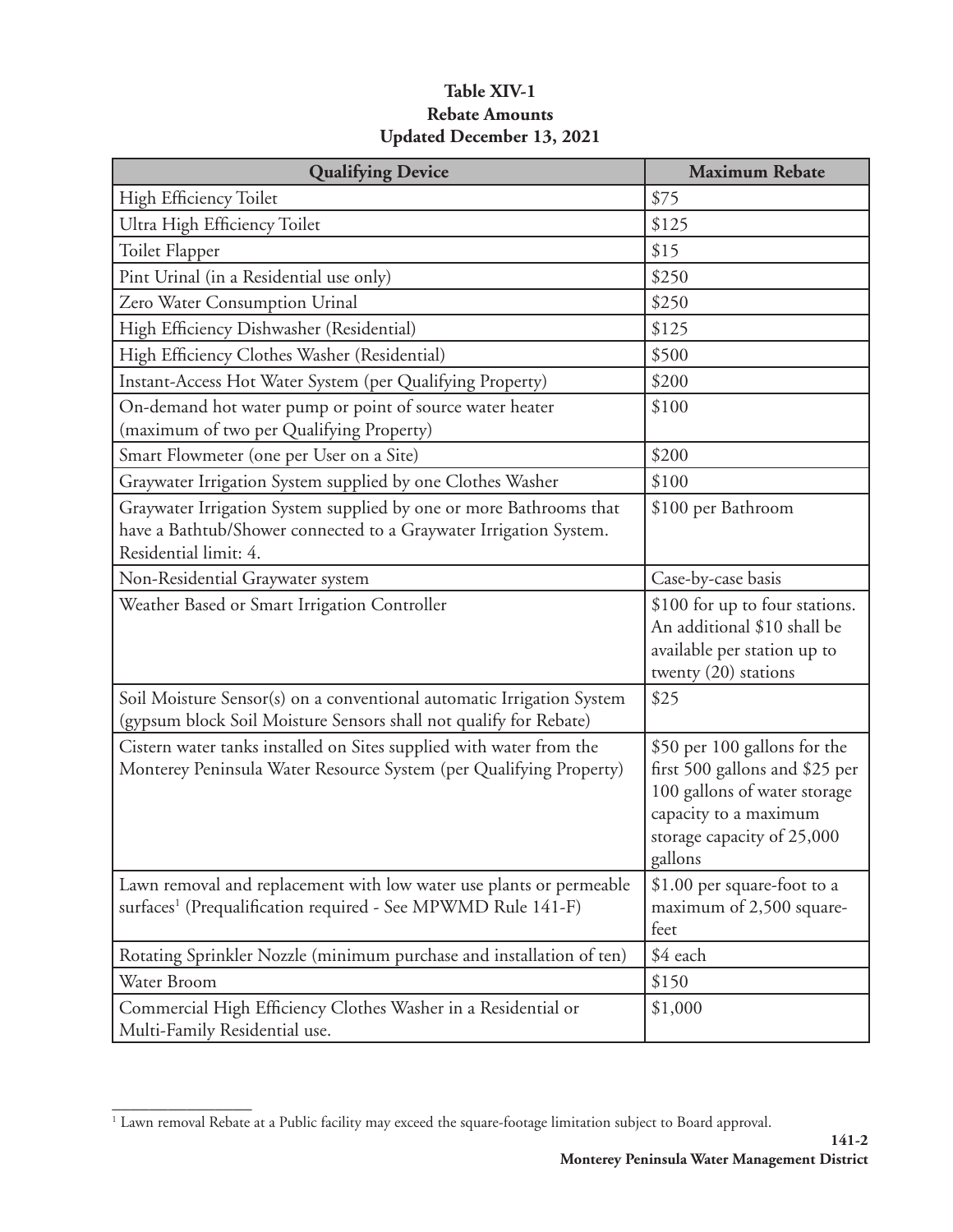| Commercial Ozone Laundery System                                                      | \$1,000             |
|---------------------------------------------------------------------------------------|---------------------|
| Cooling Tower Conductivity Controller                                                 | \$1,000             |
| Cooling Tower Conductivity/pH Controller                                              | \$2,500             |
| High Efficiency Connectionless Food Steamer (per compartment)                         | \$1,500             |
| <b>Commercial Waterless Wok Stove</b>                                                 | \$5,000             |
| Water Efficient Commercial Steam or Combi Oven                                        | \$2,500             |
| High Efficiency Commercial Dishwasher                                                 |                     |
| Under counter model                                                                   | \$1,000             |
| Single tank door type model                                                           | \$1,500             |
| Single tank conveyor                                                                  | \$2,000             |
| Multi-tank conveyor                                                                   | \$2,500             |
| X-ray film processor recirculation system                                             | \$2,500             |
| Medical equipment steam sterilizer retrofit with a water tempering                    | \$1,500             |
| device                                                                                |                     |
| Dry Vacuum Pump (per 0.05 HP to a limit of 4 HP)                                      | \$200               |
| Removal of whirlpool (or jetted water system) bathtub in Visitor-<br>Serving Facility | \$250               |
| Multi-Family Dwelling Meter Split                                                     | \$100/dwelling unit |

*Table added by Ordinance No. 163 (3/16/2015) and revised by Resolution 2015-04 (4/20/2015); Resolution 2015-25 (12/14/2015); Ordinance No. 176 (1/25/2017; Ordinance No. 177 (9/18/2017); Resolution 2021-09 (6/21/2021); Resolution 2021-16 (12/13/2021)*

# **C. REBATE ELIGIBILITY**

- 1. Rebates shall be issued for Qualifying Devices installed on Sites located within the District that are served by Water Distribution Systems regulated by the District. The Site shall be in compliance with District Rules prior to issuance of a Rebate.
- 2. No Rebate shall be issued for installation of Qualifying Devices that are required to be installed and maintained by Regulation II (Permits) or Regulation XIV (Water Conservation) of the District with the exception of High Efficiency Toilets installed at Sites owned and operated by California Non-Profit Corporations. No Rebate shall be issued for installation of Qualifying Devices that were required to obtain a Water Permit. Rebates shall be available until the date the retrofit becomes mandatory, such as the date a Change of Ownership or Change of Use occurs or a Water Permit is issued unless modified by the Board of Directors. Rebates shall not be available for Qualifying Devices that have been required to be installed and maintained by local, State, or Federal water conservation programs.
- 3. Rebates shall be available only for the initial purchase of a Qualifying Device. Rebates shall not be issued for replacement of an existing Qualifying Device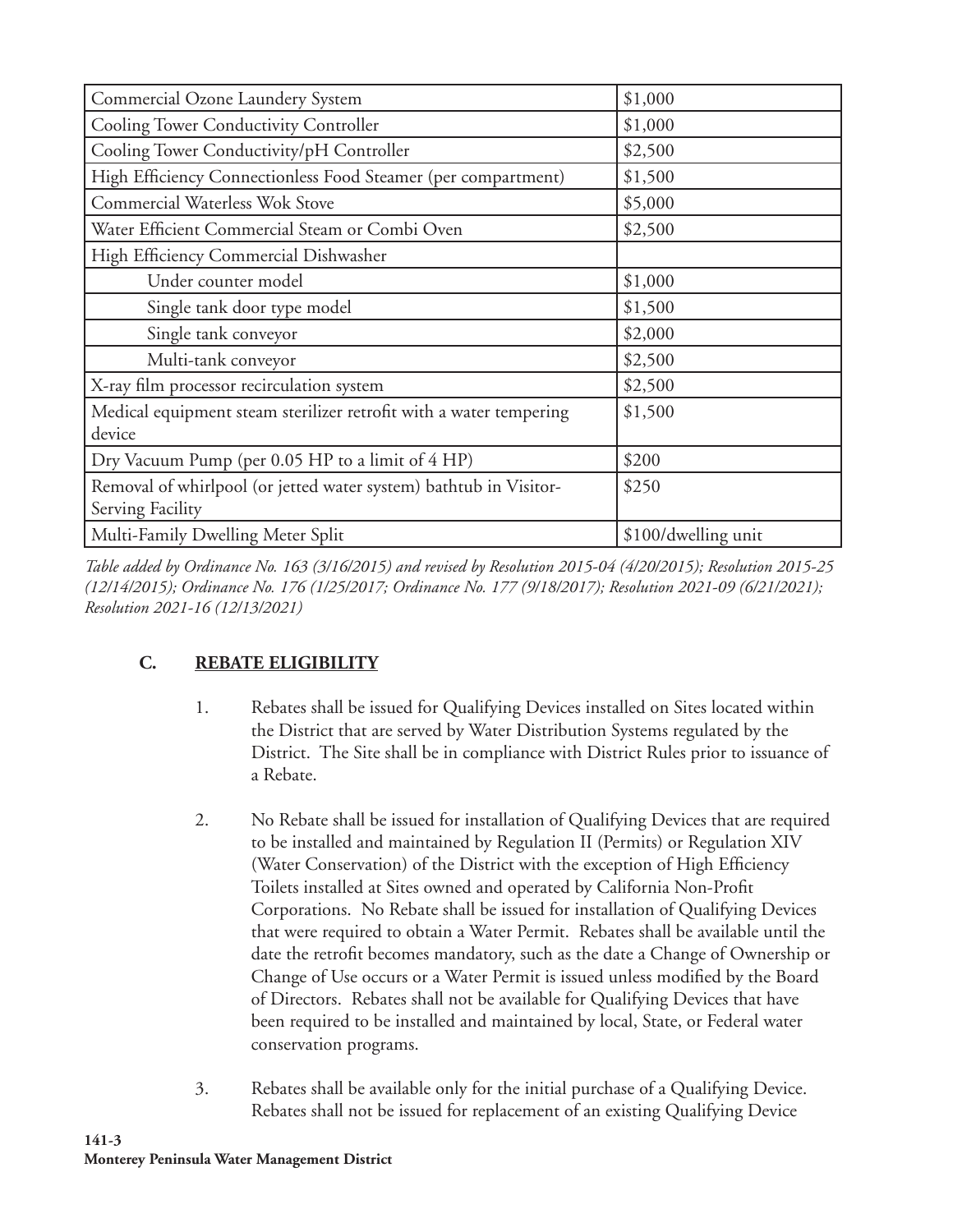except for High Efficiency Clothes Washers that have been removed from the Qualifying Property by a previous owner/tenant or that are being replaced after eight or more years and High Efficiency Dishwashers and Ultra-High Efficiency Toilets replaced after ten years. Applicants submitting an application for a High Efficiency Clothes Washer Rebate on a Site that has previously qualified for a High Efficiency Clothes Washer Rebate may be required to provide information to substantiate a subsequent Rebate.

- 4. Ultra High Efficiency Toilets shall meet or exceed the EPA WaterSense labeling criteria and shall bear the WaterSense Label and be listed on the WaterSense website.
- 5. Rebates shall be available for a maximum of twenty (20) toilets on all Non-Residential Qualifying Properties with the exception of Qualifying Properties owned and operated by a California Non-Profit Corporation or that participate in the District's High Efficiency Appliance Retrofit Target (HEART) program.
- 6. Outdoor Water Use Rebates
	- a. Rebates for Cisterns shall be limited to 25,000 gallons of storage capacity on a Qualifying Property. All Cistern Rebate Sites shall have sufficient roof area to fill the capacity of the Cistern(s) after first flush during a "normal" Water Year and may require verification of usable roof area by Site inspection.
	- b. Rebates for Lawn removal shall be available only to Qualifying Properties irrigated with water from the Monterey Peninsula Water Resource System.
	- c. To be eligible for any Rebate for Lawn Removal, Lawns must be green, regularly maintained at a low even height, irrigated regularly, and be well cared for at the time of application for a Rebate. Dead Lawns or Lawns that have been removed prior to issuance of a Lawn Rebate prequalification statement from the District shall not be eligible for a Rebate.
	- d. A minimum of 250 square-feet of Lawn shall be removed to qualify for Rebate.
	- e. Eligibility for any Lawn Removal Rebate shall be determined upon receipt of a complete application as described in Rule 141-E. The District will notify the Applicant by written prequalification documentation that the proposed Lawn removal and replacement proposal has been "prequalified."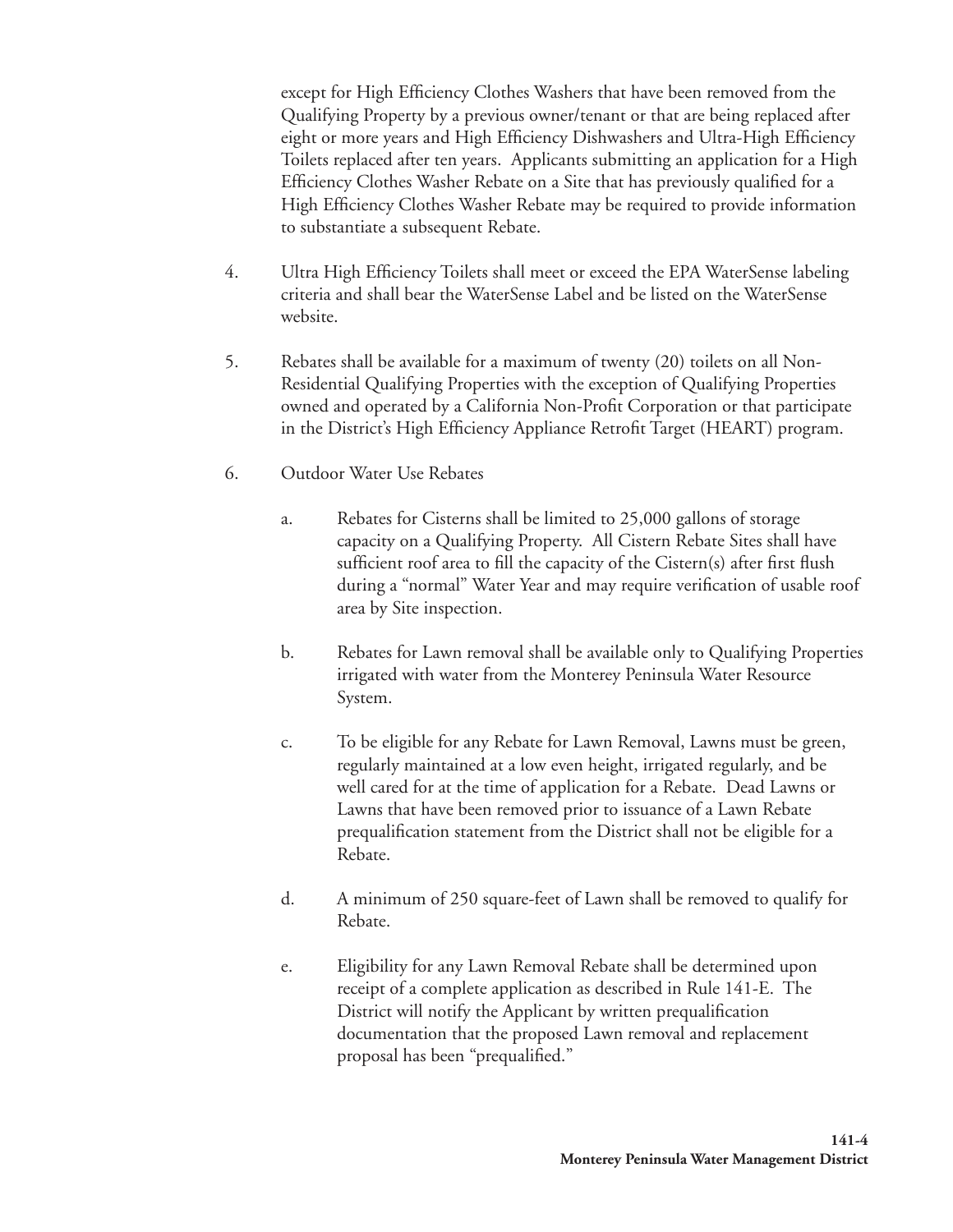- 7. Non-Residential Rebates
	- a. An X-ray film processor recirculation system shall be listed as a qualifying model by the California Urban Water Conservation Council Resource Center.
	- b. Rebates for Dry Vacuum Pumps shall be available only when the Qualifying Device is replacing a water (liquid) ring pump.
	- c. Rebates for retrofitting medical steam sterilizers with water tempering devices are limited to those sterilizers that use a continuous water flow to cool the steam discharge.

### **D. CONDITIONS OF APPROVAL**

- 1. Applications for all Rebates with the exception of Lawn removal Rebates, shall be submitted within 120 days of purchase of Qualifying Devices.
- 2. Applicant shall install the fixture and/or appliance at the property listed on the application form.
- 3. Applicant shall certify under the penalty of perjury that the information on the application is true and complete.
- 4. Rebates shall only be granted for Qualifying Devices that meet the definitions as provided in Rule 11.
- 5. Applicant agrees that the District may conduct an inspection of the Rebate Site to verify installation of Qualifying Devices.
- 6. Rebates for Weather Based Irrigation Controllers
	- a. Rebates shall only be granted for Weather Based Irrigation Controllers that meet minimum quality and dependability requirements as determined by product testing conducted by the Irrigation Association.
	- b. Irrigation System shall be a fully operational, and shall be efficiently designed, or modified if necessary, to include proper distribution uniformity, matched spray heads or emitters with similar precipitation rates, efficient hydrozoning, and proper spacing.
	- c. Site shall include at least 1,500 square-feet of automatically irrigated Landscaping.
	- d. Recipients of Rebates for Weather Based Irrigation Controllers shall agree to have a deed restriction recorded on the title of the property allowing public access to water use records prior to issuance of a Rebate.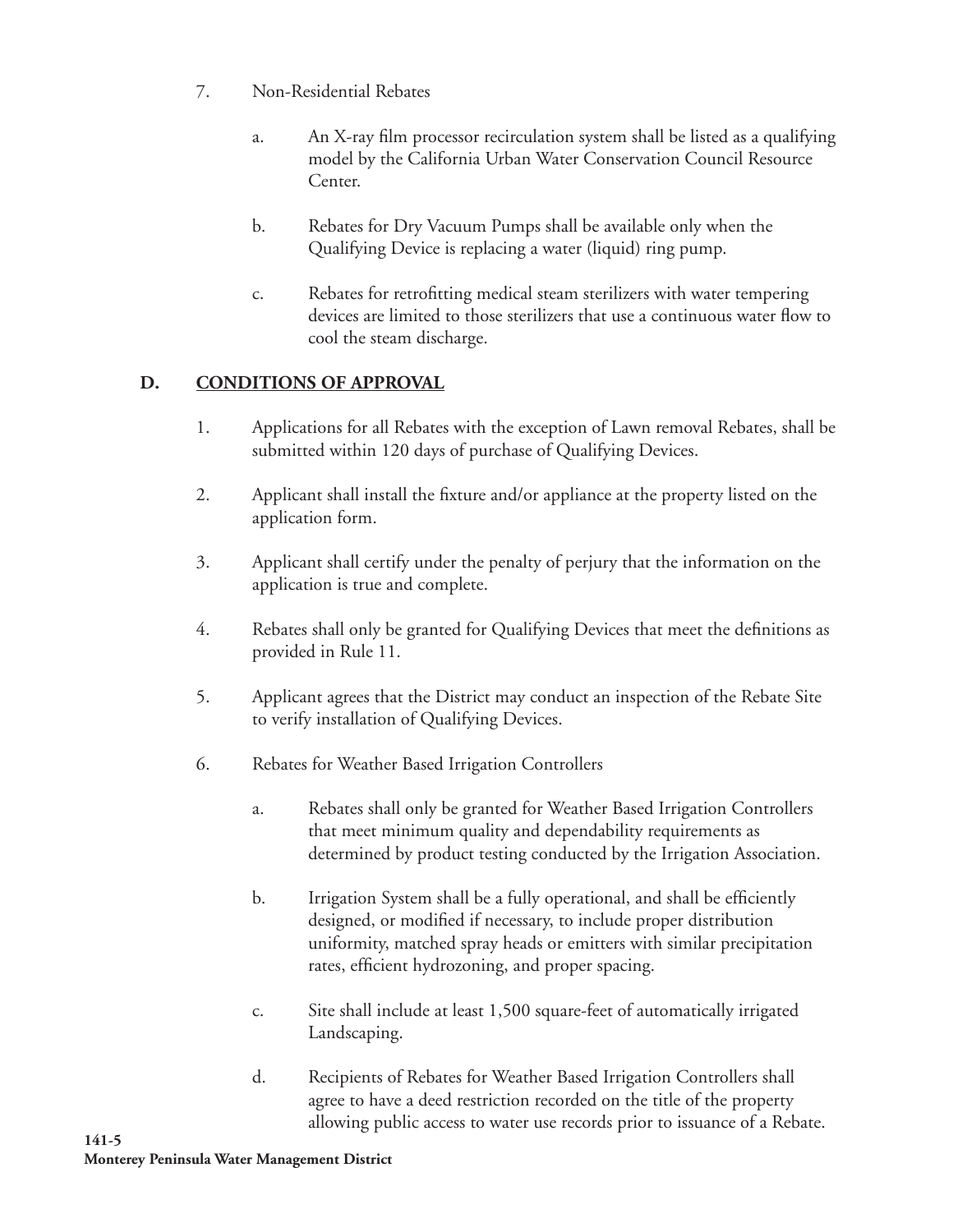The application shall not be deemed complete until the deed restriction document has been notarized and returned to the District and has been successfully recorded. Rejected notarizations shall void the date of completion until the document has been recorded.

- 7. Rebates for Lawn removal and replacement with low water use plants or permeable surfaces.
	- a. Lawn removal and replacement at a Qualifying Property shall be subject to annual visual verification by the District.
	- b. Determinations of eligibility for Lawn removal and replacement Rebates shall be at the discretion of the General Manager.
	- c. Applications for Lawn removal Rebates shall require prequalification. The prequalification process is explained in Rule 141-F-2, Process.
	- d. Lawn must be replaced with low water use plants or permeable surfaces (e.g., mulch, decomposed granite, Synthetic Turf, permeable pavers). Concrete and grouted pavers do not qualify.
	- e. If converted area is irrigated, a Drip Irrigation System must be installed and maintained. Overhead irrigation shall not be installed.
	- f. Planted areas must be mulched to a minimum depth of three inches from the plant to the drip line of the plant.
	- g. Lawn shall not be relocated to another area on the Site. The total Lawn area shall be listed on the deed restriction that restricts the changed Landscaped Area for fifteen (15) years.
	- h. Recipients of Rebates for Lawn removal shall agree to have a deed restriction recorded on the title of the property allowing public access to water use records prior to issuance of a Rebate. The application shall not be deemed complete until the deed restriction document has been notarized and returned to the District and has been successfully recorded. Rejected notarizations shall void the date of completion until the document has been recorded.
	- **141-6** i. Lawn removal Rebates shall require recordation of a deed restriction on the title of the property prior to release of Rebate funds that specifies that the property is restricted to the changed Landscaped Area for a period of fifteen (15) years. The deed restriction shall be rescinded upon repayment to the District of the full Rebate amount and any processing fee required pursuant to Regulation VI, Fees. The application shall not be deemed complete until the deed restriction document has been notarized and returned to the District and has been successfully recorded.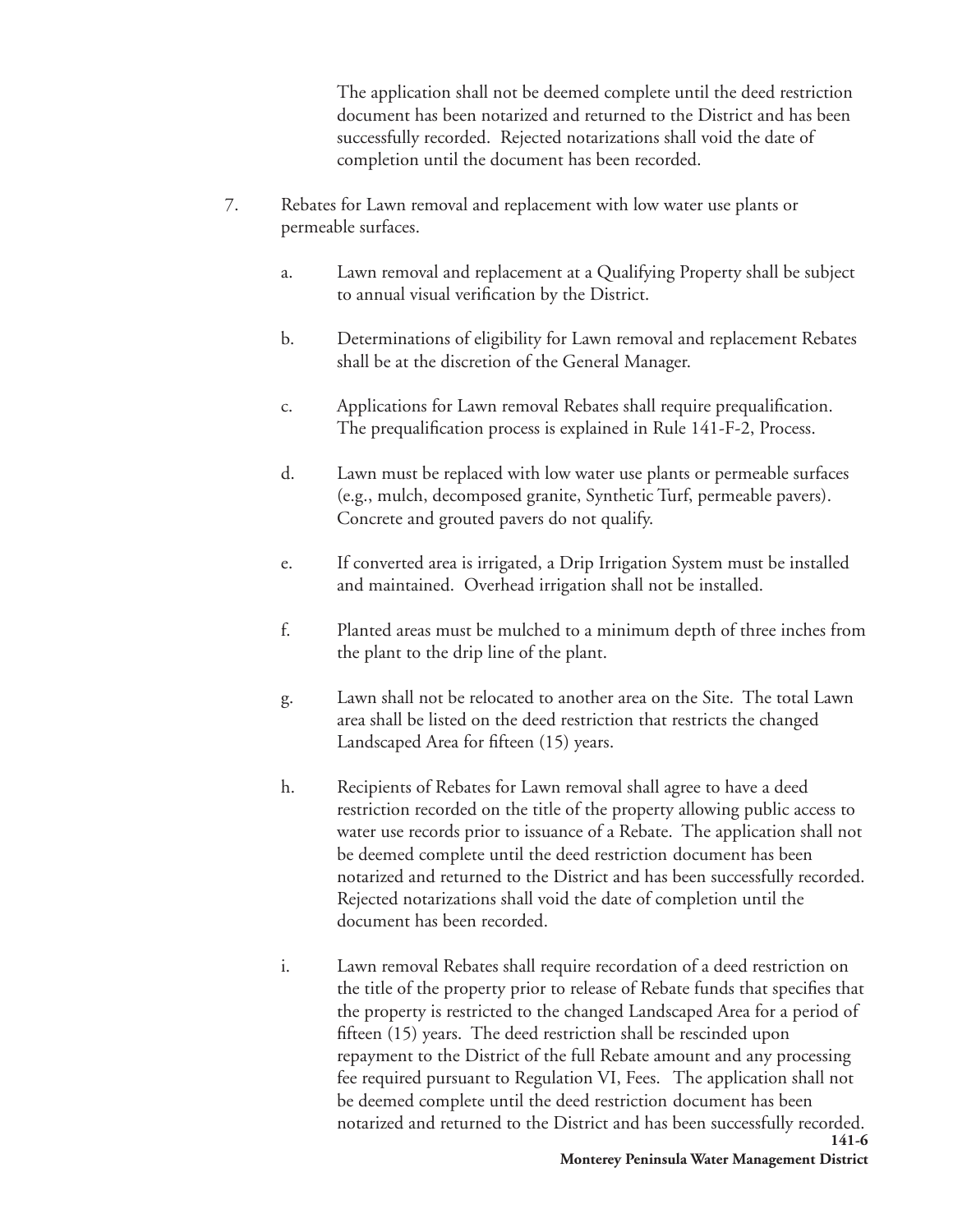- 8. Graywater Irrigation System Rebates shall be granted when the following conditions have been met:
	- a. Applicant shall comply with the Monterey County Department of Health's Graywater Irrigation Systems Permitting Process and Design Criteria.
	- b. Any necessary building/plumbing permits have been completed and copies provided with the Rebate application.
	- c. MPWMD staff may verify Graywater Irrigation Systems by Site inspection or other means.
- 9. Multi-Family Dwelling Meter Split Rebates shall only be approved and processed after verification that a Water Meter has been installed by the Water Distribution System Operator.
- 10. Rebates for Smart Flowmeters. Qualifying Devices shall meet the following requirements:
	- a. Eligible Smart Flowmeters shall measure total water usage at least hourly and report water usage on a web portal or smartphone application.
	- b. Limit of one Smart Flowmeter Rebate per User on a Parcel.
	- c. An Applicant for a Smart Flowmeter shall obtain authorization from the Water Distribution System Operator when a flowmeter is attached to the Water Meter.
	- d. The Smart Flowmeter shall be designed for at least two years of continuous operation.
	- e. Property owner shall agree to keep the flowmeter installed and operational for a minimum of two years.
	- f. Applicant shall submit a photograph of the installed Smart Flowmeter with the Rebate application.

## **E. APPLICATION**

1. A completed application for Rebate shall include the name and address of the Applicant, property owner's name, telephone numbers, address of property where the fixture and/or Qualifying Device is being installed, Assessor's Parcel Number, water company account number, date of retrofit, brand and model of Qualifying Device installed, name of installer and receipt for the purchase of the appliance. The application shall also request information about how the Applicant learned of the Rebate program.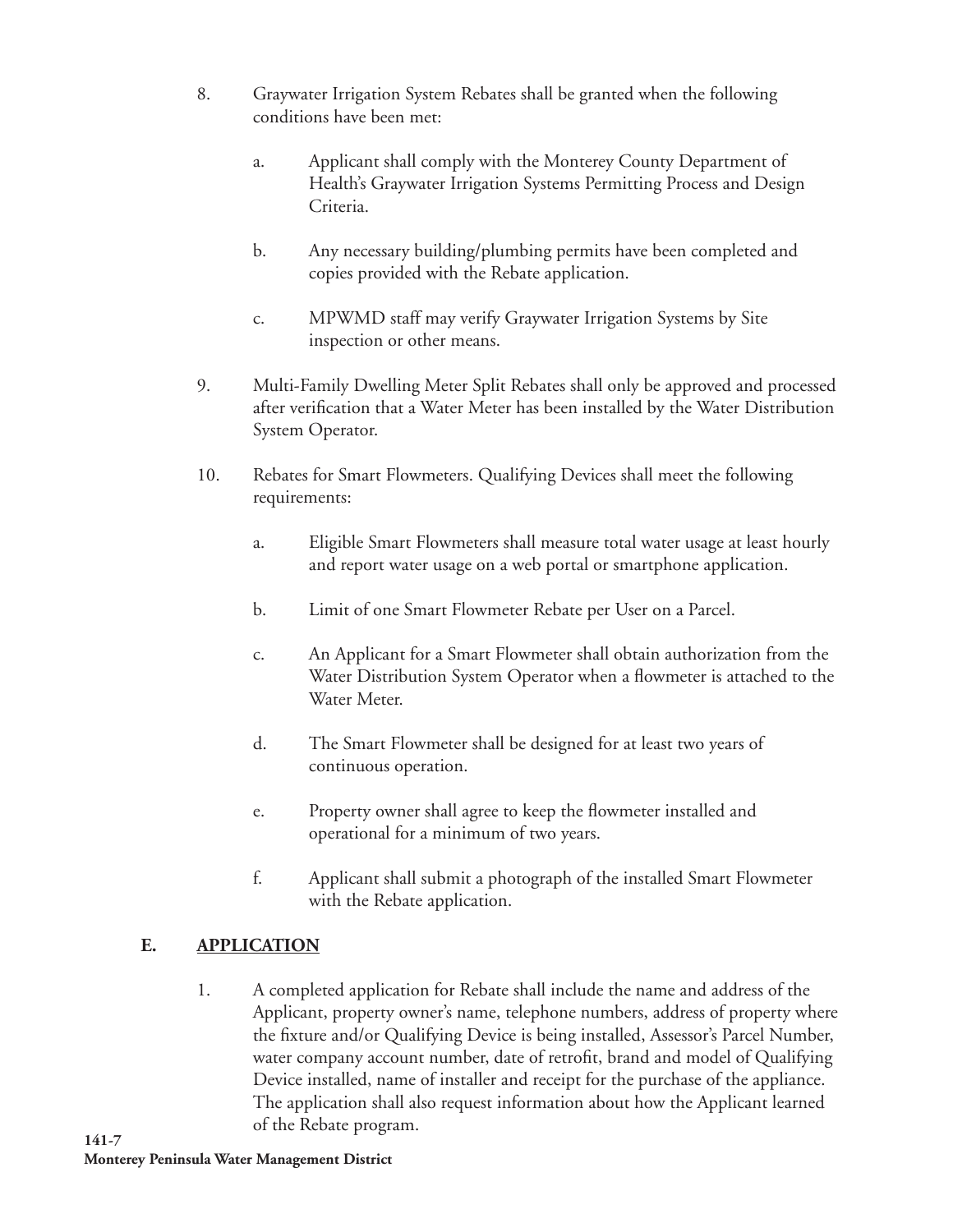- 2. Lawn removal Rebate applications shall follow the process shown in Rule 141-F-2.
- 3. Applications for Rebate shall include either the original or a full copy of the receipt for purchase.
- 4. Written authorization of the current property owner or property manager shall be required for Applicants who are not the owners of the property for which a Rebate is requested. The authorization must indicate consent to the Applicant receiving a Rebate for installation of the Qualifying Devices. Applications submitted without approval will be denied.

### **F. PROCESS**

- 1. Upon receipt of an application, the District shall verify completion and accuracy of information and shall verify the purchase of the Qualifying Device(s) by reviewing the purchase receipt(s).
- 2. Lawn removal Rebate application process.
	- a. Prequalification: Applicants must complete and submit a Lawn Rebate application form that includes the following documents:
		- (1) Water records (either copies of bills or a printout from the Water Distribution System) for the two most recent years;
		- (2) A drawn Site plan showing a detailed description (including measured areas) of the Lawn replacement project, including square-footage of Lawn to be removed, names and numbers of plants or other surfaces to be installed, and the irrigation plan.
		- (3) Two to three current photographs of the Lawn to be removed. A minimum of 250 square-feet of Lawn shall be removed to qualify for Rebate.
	- b. The Lawn Rebate Application shall be reviewed for completeness. The Applicant may be contacted to arrange a Site inspection to verify the Lawn.
	- **141-8** c. When a determination has been made that removal of Lawn will result in permanent and quantifiable water savings, and when present funding is available in an amount sufficient to fund a Rebate for the Lawn removal, the District shall issue a Lawn Rebate prequalification letter. The Applicant shall have 120 days from the date of the prequalification letter to complete the project and submit receipts, arrange for a final inspection by the District, and successfully record deed restrictions. Applications not completed within 120 days of the date of the prequalification letter